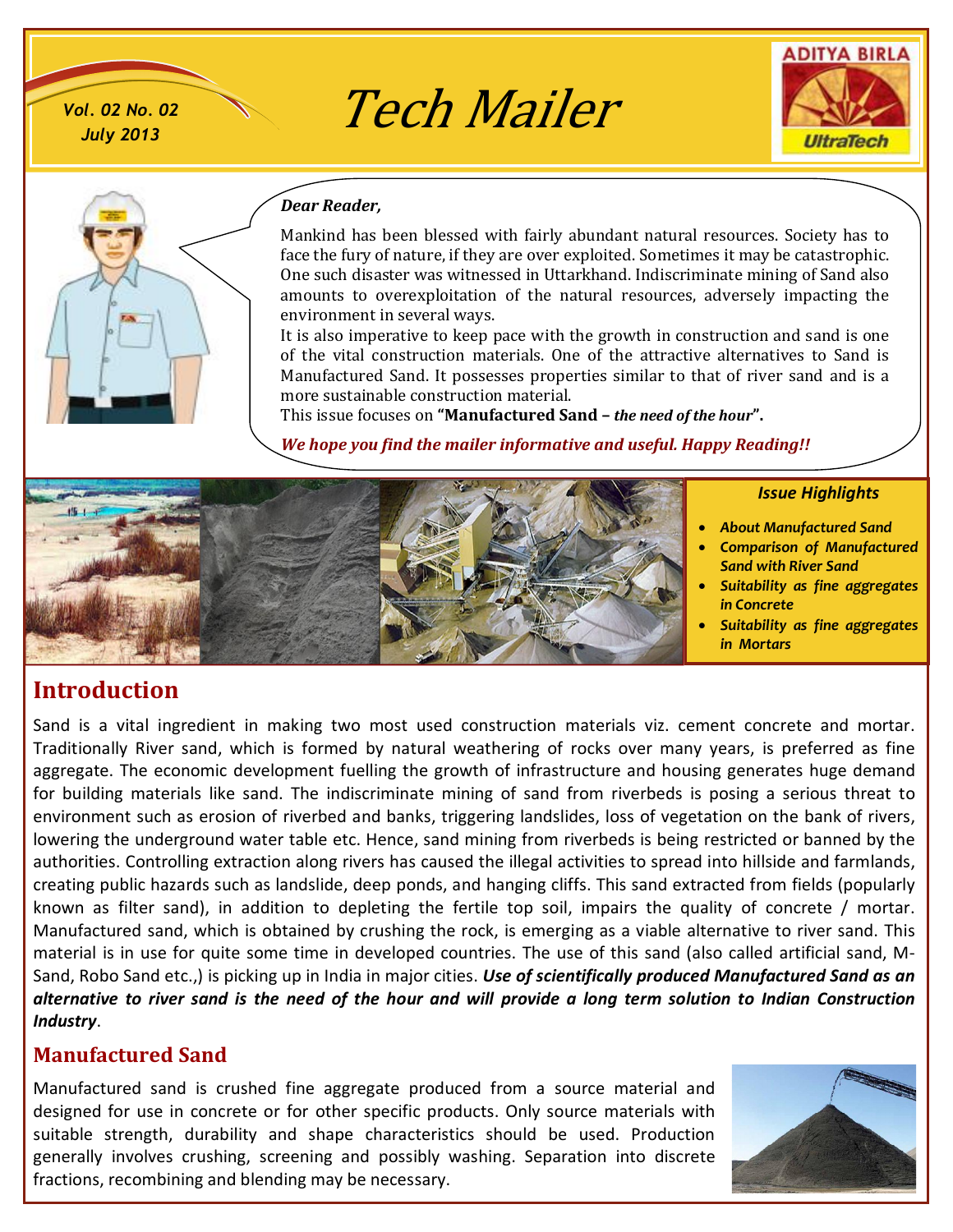### *Crushing*

Manufactured Sand is produced by feeding hard stones of varying sizes to primary and secondary crushers (Jaw crusher and Cone crusher), for size reduction and these crushed stones are further crushed in Vertical Shaft Impact (VSI) crusher to reduce the particle size to that of sand. The VSI crusher by its unique design and action of attrition produces wellshaped fine aggregate particles that are cubical and angular. The process of attrition also enables the reduction of surface roughness of the fine aggregate particles to some extent.



**Vertical Shaft Impact** 

During the production processes, it is ensured that sand stockpiles are not contaminated

with weathered/highly altered rock or with clay and other contaminants. Crushing of multiple source rocks into a single sand stockpile is also not be permitted unless it can be demonstrated that such a process is under blending control and produces a consistent product.

*The fine particles obtained, as a by-product during crushing of rocks to produce coarse aggregates (by jaw crusher and/or cone crusher) is known as Crusher Dust/Quarry Dust. This often contains higher percentage of dusty, flaky particles and particle sizes are un-controlled. This is not suitable for construction, as they result in higher water demand leading to lack of control on workability / retention of workability as well as strength issues.*

## *Screening and Washing*

With built-in process of different stages of screening, Manufactured Sand plants ensure proper grading for better particle size distribution.

By washing, the percentage of micro fines (passing 75 micron) is controlled below 15% by weight. The washing facility also provides keeps the Manufactured Sand in wet or partially wet condition. This will help to reduce the water absorption rate by Manufactured Sand during concrete manufacturing and hence better workability and workability retention.

# **Comparison of River Sand and Manufactured Sand**

 *Table 1: Comparison of Properties of River Sand and Manufactured Sand*

| <b>Properties</b>                            | <b>River Sand</b>                                            | <b>Manufactured Sand</b>              | <b>Advantages of</b><br><b>Manufactured. Sand</b>         |  |
|----------------------------------------------|--------------------------------------------------------------|---------------------------------------|-----------------------------------------------------------|--|
| <b>Shape</b>                                 | Spherical particle                                           | Cubical particle                      | <b>Higher Cohesion and</b><br><b>Compressive Strength</b> |  |
| <b>Gradation</b>                             | Cannot be controlled                                         | Can be controlled                     | Reduction in Voids and<br>Higher strength                 |  |
| <b>Particle passing</b><br>75micron          | Up to 3%(IS:383-1970)                                        | Up to 15% (IS:383-1970)               | Refer Note below                                          |  |
| <b>Clay and Organic</b><br><b>impurities</b> | Likely to be present (retard<br>the setting &comp. strength) | Absent                                | <b>Better Concrete Quality</b>                            |  |
| <b>Grading zone</b><br>$($ IS-383)           | Mostly conforms to Zone II<br>and III                        | Manufactured to conform<br>to Zone II | Zone II ideal for Concrete                                |  |

Note: When particles below 75µ are nearer to the limit of 15%, it is advisable to make suitable adjustment of water to cement ratio and ensure early curing to avoid problems of plastic shrinkage cracking

# **Suitability of Manufactured Sand as fine aggregates for Concrete& Mortars –** *A Case Study*

A study was conducted at Indian Institute of Science, Bangalore, to ascertain the suitability of Manufactured Sand as fine aggregate in Concrete (grades of M20, M30) and Cement mortars (ratio 1:4 and 1:6).Tests were conducted to study fresh and hardened properties of the Concrete and Mortars made with river and Manufactured Sand.

It was found that: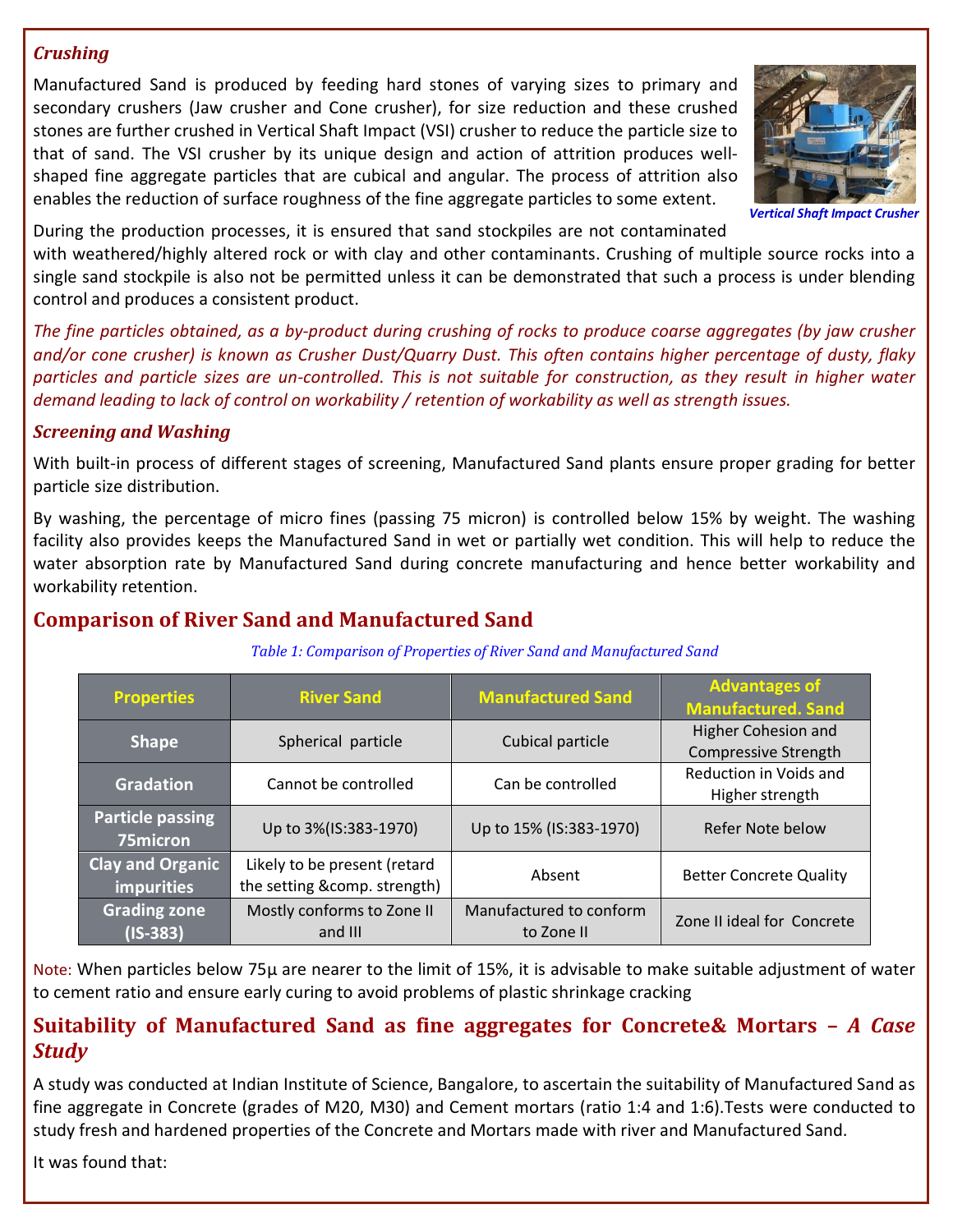- *1. Grading limits of Manufactured Sand fell within the grading Zone-II of fine aggregates as specified in IS 383.*
- *2. Shape of the Manufactured Sand particles resembled the shape of river sand particles.*
- *3. Bulk density and specific gravity of Manufactured Sand were comparable to those of river sand.*

# **Concrete**

The details of the tests on concrete, comparison of results tabulated in Table 2 and inferences drawn are given below.

### *Consistency of concrete:*

This was measured by conducting slump test. Keeping the water-cement ratio at 0.50 and using super plasticizer (at 15 ml per kg of cement as specified by the manufacturer), the slump values were determined for both M20 and M30 mixes using river sand and Manufactured Sand as fine aggregate. Concrete with river sand gave higher slump value. IS 456 code specifies a minimum slump of 50 mm for medium workability. *Both the concrete mixes met this requirement* irrespective of the type of sand.

## *Compressive and flexure strength of concrete:*

Compressive strength was determined by testing the 28 days cured cube specimens. The mean compressive strength values of 5 cube specimens are reported in Table 2.*Compressive strength* of M20 and M30 grade concretes with Manufactured Sand as fine aggregate is *6 – 9% higher* when compared to the results using river sand as fine aggregate.

Flexure strength of concrete was determined using prisms (size: 100 x 100 x 500 mm) as per IS 516 code guidelines. Three specimens were tested in each category and the mean values are reported in Table 2. The results show that use of Manufactured Sand as fine aggregate exhibits *12 – 15% higher flexure strength* in comparison to the results of concrete with river sand.

| <b>Concrete</b><br><b>Grade</b> | <b>Water-</b><br><b>Cement</b><br>ratio | <b>River Sand</b>    |                                             | <b>Manufactured Sand</b>                 |                      |                                             |                                          |
|---------------------------------|-----------------------------------------|----------------------|---------------------------------------------|------------------------------------------|----------------------|---------------------------------------------|------------------------------------------|
|                                 |                                         | <b>Slump</b><br>(mm) | <b>Compressive</b><br><b>Strength (MPa)</b> | <b>Flexural</b><br><b>Strength (MPa)</b> | <b>Slump</b><br>(mm) | <b>Compressive</b><br><b>Strength (MPa)</b> | <b>Flexural</b><br><b>Strength (MPa)</b> |
| <b>M30</b>                      | 0.50                                    | 80                   | 42.20                                       | 3.90                                     | 55                   | 44.78                                       | 4.54                                     |
| M20                             | 0.50                                    | 110                  | 37.68                                       | 3.29                                     | 76                   | 41.03                                       | 3.86                                     |

### *Table 2: Characteristics of concrete using Manufactured Sand and River sand*

### *Bond strength:*

The bond between rebar and the concrete was examined by conducting pull out test. The pull out test was performed using 12 mm HYSD bar for M20 concrete as per IS 2770 code guidelines. The bond strength at failure (mean of 3 specimens) with river sand and Manufactured Sand as fine aggregates is 13.9MPa and 14.1MPa respectively. The *bond strength* is found to be *marginally higher* in case of concrete with Manufactured Sand.

The *stress-strain behaviour* of M-sand and river sand concretes were found to be *similar*.

# **Cement Mortar**

The details of the tests on Mortar, comparison of results tabulated in Table 3 and inferences drawn are given below.

## *Flow/workability:*

Workability of the mortar should be such that it allows the mason to spread the mortar easily and mortar adheres well to the masonry units. It is affected by mortar composition as well as water-cement ratio. Workability of the fresh mortar can be



measured by conducting a flow table test as per code guidelines (BS - 4551). 1:6 Mfd. Sand mortar at 85%flow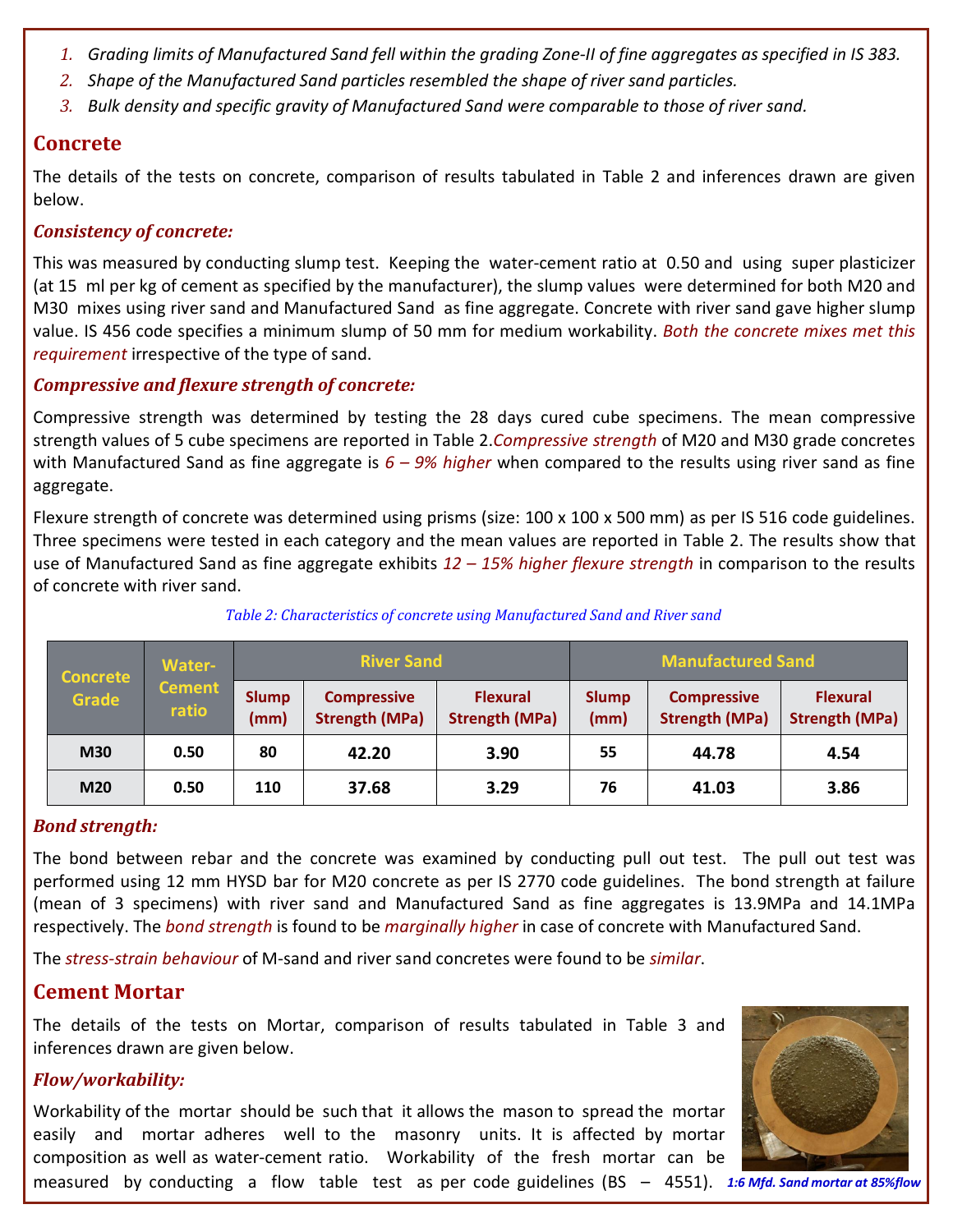Workability of fresh mortar is expressed as flow value.

Flow tests were performed on the two types of mortars in order to establish relationships between flow and water-cement ratio. The graphs given below show the flow versus water-cement ratio relationships for the 1:6 and 1:4 cement mortars respectively.

*Mortars with Manufactured Sand exhibited better flow characteristics*. The ideal flow values as collected from different construction sites by IISc are in the range of 85 to 100%. *To achieve a given flow value, mortar with Manufactured Sand requires lower water-cement ratio* as can be seen in the graphs. *Lower water-cement ratio results in better characteristics for the mortars in hardened state*.

#### *Compressive strength of Mortar:*

The compressive strength of the mortars was examined for two flow values of 85 and 100% as per IS 2250. The details are given in Table 3. It has been observed that the *compressive strength of the mortar made with Manufactured Sand is twice that of mortars made with river sand*.

#### *Table3: Compressive Strength of Mortars*

| <b>Mortar</b><br><b>Proportion</b> | Flow $(\%)$ | <b>Water-cement ratio</b>           |                     | <b>Compressive Strength (MPa)</b> |         |                          |         |
|------------------------------------|-------------|-------------------------------------|---------------------|-----------------------------------|---------|--------------------------|---------|
|                                    |             | <b>River</b><br><b>Sand</b><br>Sand | <b>Manufactured</b> | <b>River Sand</b>                 |         | <b>Manufactured Sand</b> |         |
|                                    |             |                                     |                     | 7 Days                            | 28 Days | <b>7 Days</b>            | 28 Days |
| 1:6                                | 85          | 1.72                                | 1.30                | 2.10                              | 4.03    | 5.15                     | 8.53    |
|                                    | 100         | 1.75                                | 1.34                | 1.96                              | 3.82    | 4.88                     | 8.19    |
| 1:4                                | 85          | 1.13                                | 0.84                | 2.84                              | 7.35    | 12.89                    | 15.96   |
|                                    | 100         | 1.18                                | 0.88                | 2.77                              | 6.04    | 11.89                    | 15.50   |

#### *Water Retentivity:*

Water Retentivity can be defined as the ability of the mortar to retain water against the suction action of the brick or block. Certain amount of water is required for hydration of Cement in the mortar and simultaneous development of strength. If mortar allows more water absorption by the brick/block, it leads to low water-cement ratio in mortar and consequent incomplete hydration of the cement in the mortar, thereby affecting the mortar characteristics and the bond between the mortar and brick/block.

Water retentivity values for 1:6 cement mortar using river sand and Manufactured Sand were 27.3% and 28.5% respectively. For 1:4 cement mortar it was 25.6% and 35.6% for river sand and Manufactured Sand respectively. Thus, *water retentivity of mortar was found to improve with the use of Manufactured Sand*. Better water retentivity results in better strength and bond development.

#### *Brick-mortar bond strength:*

There should be good bond between the mortar and the brick for the masonry to perform satisfactorily. Bond strength becomes significantly important when the masonry has to resist tensile and shear stresses. Large number of parameters pertaining to bricks/blocks, mortars and construction practices influence the masonry bond strength. Surface characteristics of the masonry unit (pore size distribution, porosity, etc.), moisture content of the unit at the time of construction, absorption characteristics of the unit and mortar composition are some of the important characteristics influencing brick-mortar bond development. Brick-mortar bond strength of the Masonry Prism was tested using Bond – Wrench test as per ASTM C1072.